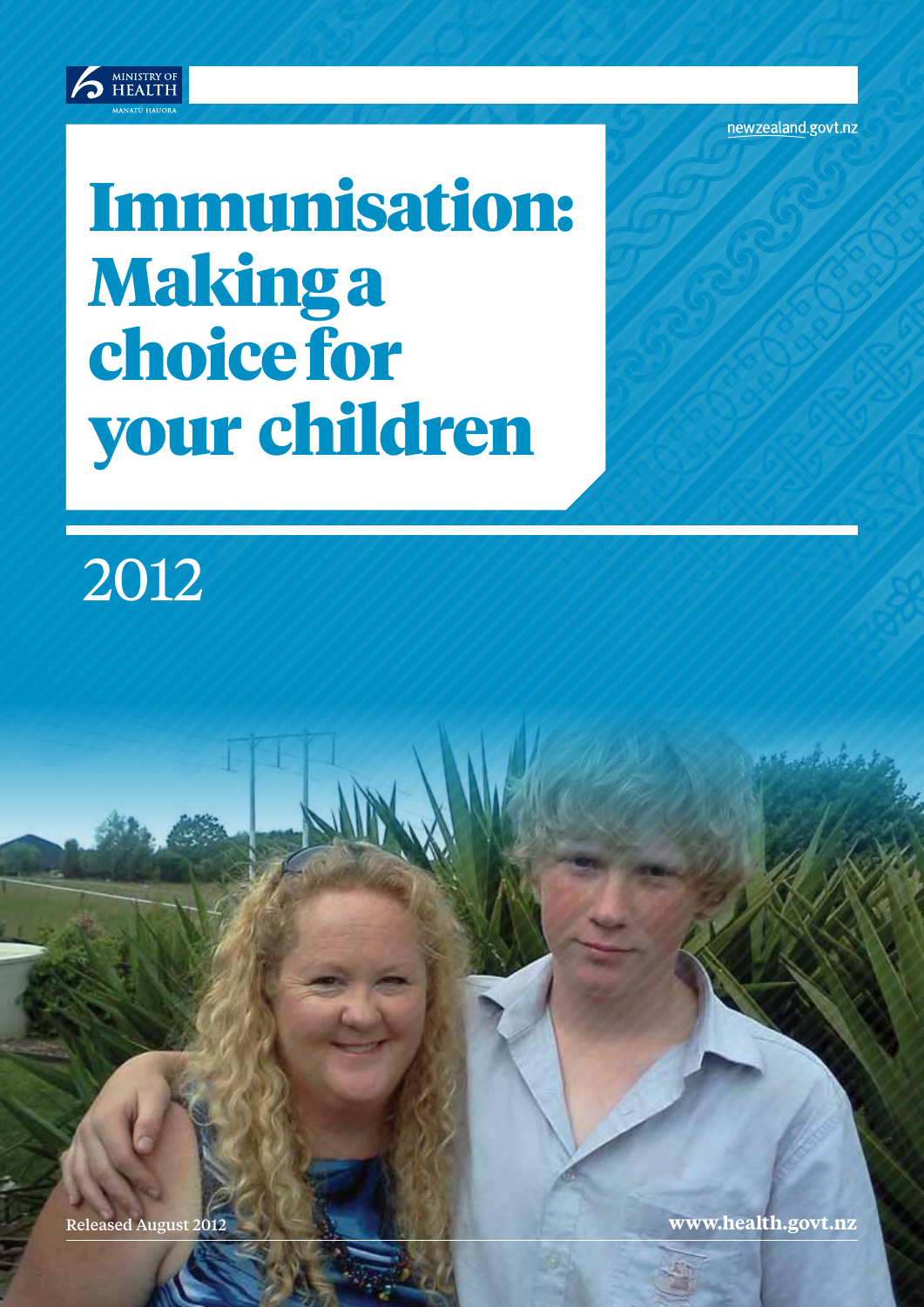Citation: Ministry of Health. 2012. *Making a Choice for your Children.* Wellington: Ministry of Health.

> Published in August 2012 by the Ministry of Health PO Box 5013, Wellington 6145, New Zealand ISBN 978-0-478-39369-9 (print) ISBN 978-0-478-39370-5 (online) HP 5527

> > This document is available at: www.health.govt.nz

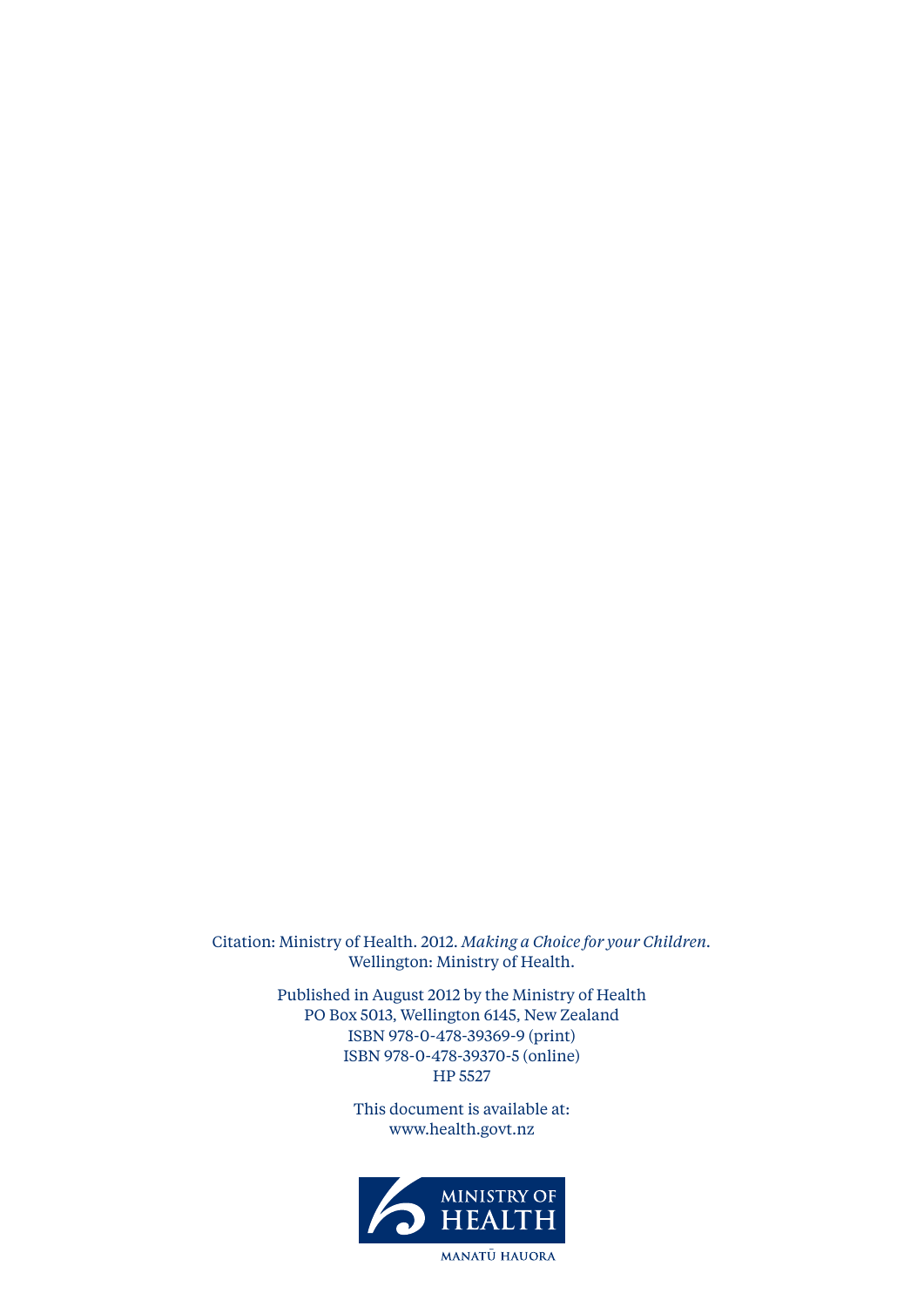### **Foreword**

Immunising our children against vaccine preventable diseases not only protects them but also others in the community, those who cannot be immunised or have low immunity.

Immunisation is not compulsory in New Zealand. It's important that parents and caregivers make an informed choice for their child. However, if parents decide not to vaccinate, they should be aware that this decision has far-reaching consequences, for example, children who are not fully immunised may be required to stay home from school in a measles outbreak.

This booklet includes stories from parents who chose to delay or not get their children vaccinated against measles because of concerns about the measles, mumps and rubella (MMR) vaccine. Many years later, during the 2011 outbreak, their children became very sick with measles. These families and a university student describe what having measles is like, and medical officers of health give their perspective.

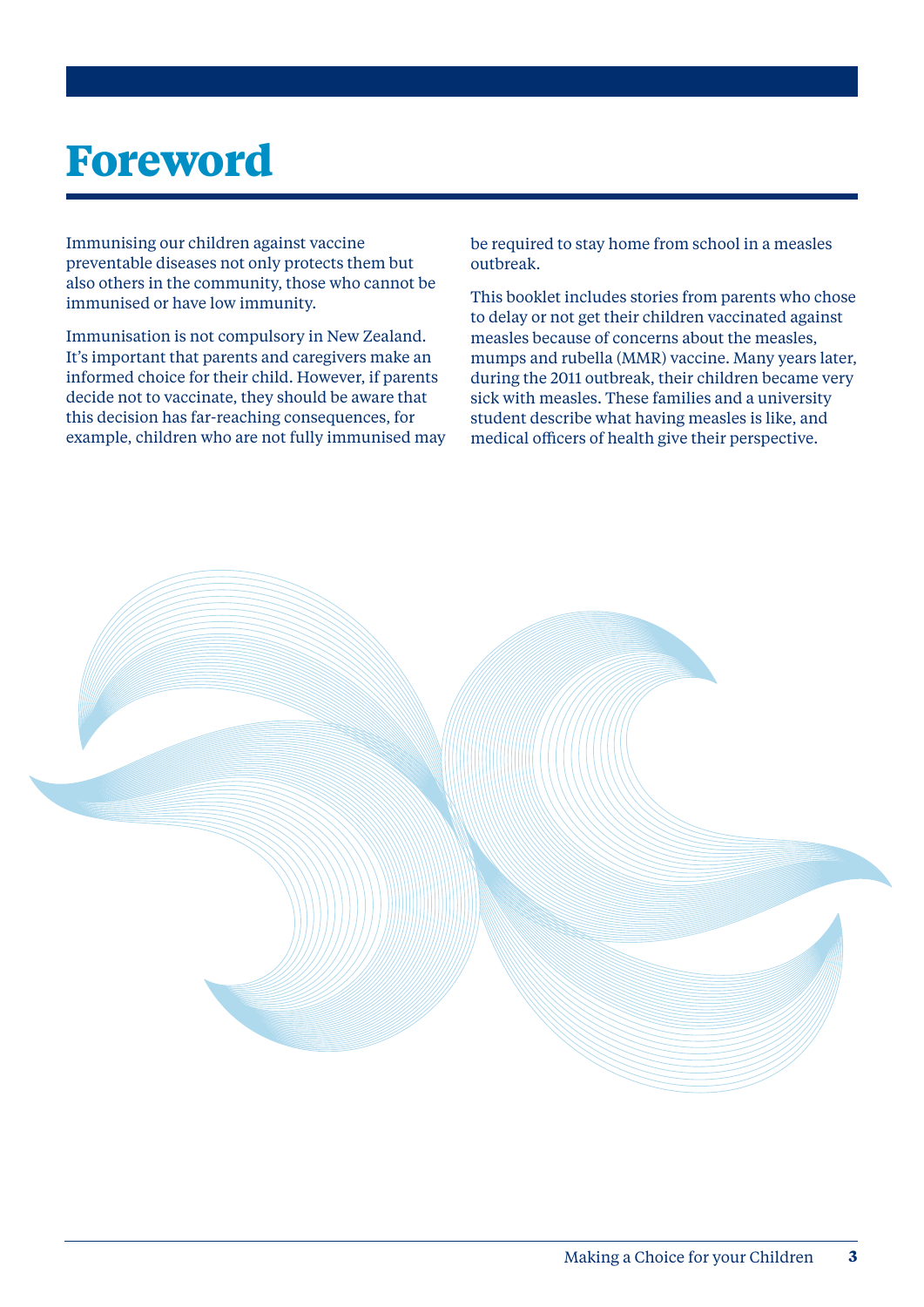### **Measles can make people seriously unwell**

#### **Measles is a highly contagious viral infection and can be more serious than people may realize.**

In the 2011 outbreak, more than one in six people who caught measles needed hospital treatment. One in three people with measles develop complications including ear infections, pneumonia or diarrhoea.

It's not just babies and young children who can get measles – older children, teenagers and adults who are not fully immunised are also at risk.

#### **Immunisation is the best protection**

Immunisation is the best way to protect you and others from the disease. The measles, mumps and rubella (MMR) vaccine protects against these diseases and it's free for any New Zealander who needs it. More than 90 percent of people are protected with one dose of MMR. This increases to 95 percent, if people have two doses.

#### **Who should be immunised?**

MMR is given in two doses, normally at 15 months and four years of age. Before the introduction of the measles vaccination programme in 1969, people were likely to have gained immunity by having been exposed to measles in the community. However, everyone born from 1 January 1969 should have had two doses of MMR vaccine. This is required to get full protection against measles.

#### **Myths about the MMR vaccine**

Despite the seriousness of measles and the effectiveness of the MMR vaccine in protecting against it, many parents worldwide became concerned about giving this vaccine to their child after misleading claims in the 1990s that it could be linked to autism and inflammatory bowel disease.

The claims and the researchers who made them were later thoroughly discredited but it has taken a long time for parents' concerns about this vaccine to be allayed. In the booklet, Hamilton mother Ally Edwards-Lasenby says these concerns led to her decision not to vaccinate her son against measles when he was a baby. Ally says she regretted not having revisited that decision and the information she based it on, when her son had to be hospitalised after catching measles in 2011.

### **For more information**

The Immunisation handbook 2011 has answers to common concerns about the MMR vaccine and immunisation.

The handbook is available at www.health.govt.nz/publication/immunisationhandbook-2011

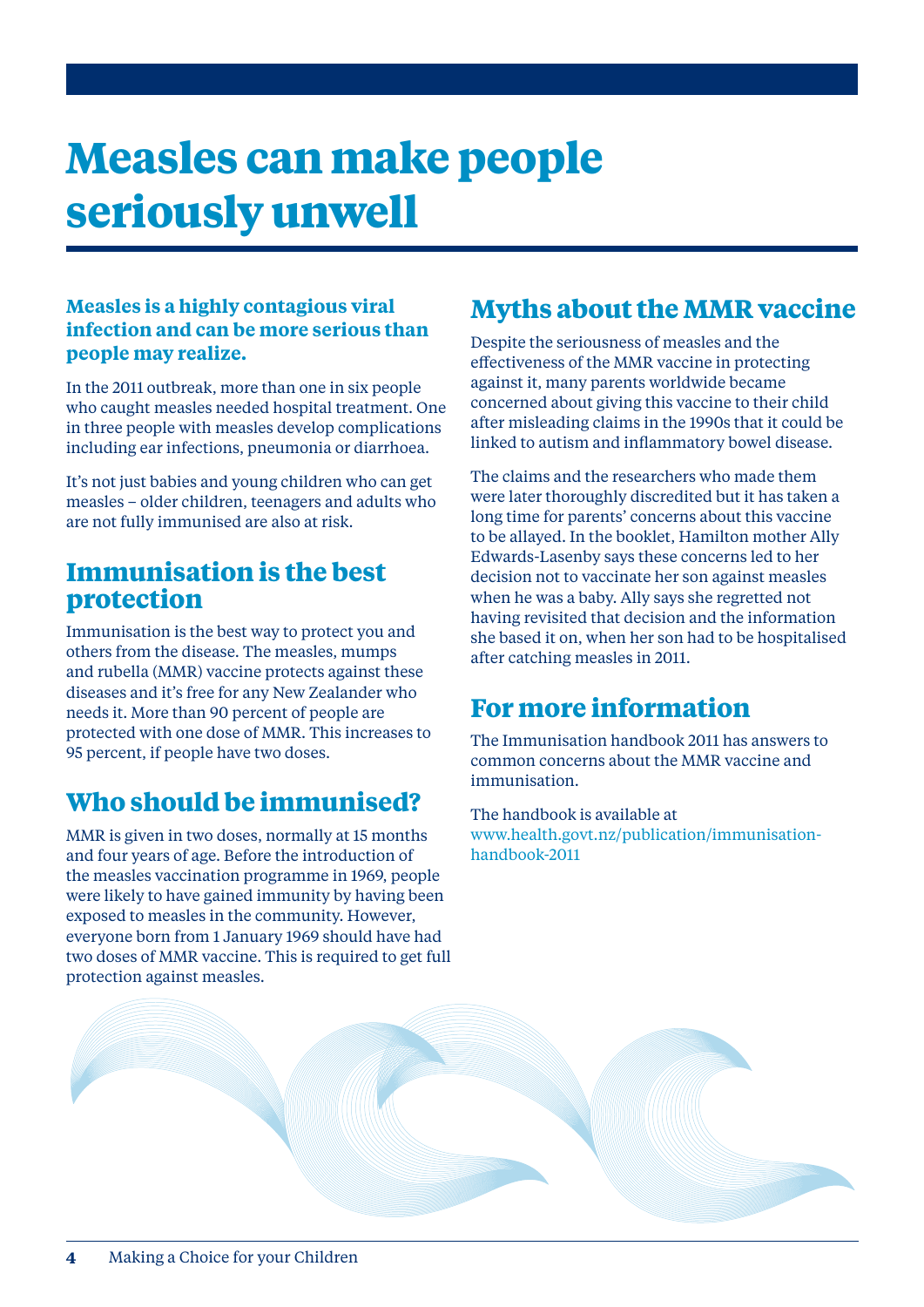### **Family count themselves lucky after measles experience**

Despite her son being very unwell and spending time in hospital, Leah Hughes is grateful that her family escaped as well as they did when measles came into their home.

Leah and Andrew Hughes' fourth child, Cameron (9), was one of the first children to get measles at Oratia School during the outbreak there in 2011. While it was worrying enough for him to have the illness, the family was very concerned for his 15-year-old sister Emma who was on maintenance treatment for Acute Lymphoblastic Leukaemia. Children with low immunity, in this case from having chemotherapy, have a much higher chance of serious complications from measles including a 50 percent risk of dying from it.

'We first started to worry about how sick Cameron was getting on the Friday. We took him to the doctor and they said it was probably something viral,' Leah says.

On Monday, Cameron woke with a rash covering him from head to toe and the Hughes' GP confirmed he had measles. As a result, the couple had to take Emma to Starship Hospital for immunoglobulin to give her some protection against the illness.

They also told Oratia School that Cameron had measles and were asked to keep their 11-yearold daughter Tayla at home because she hadn't completed her measles, mumps and rubella (MMR) vaccinations.

Cameron's condition continued to deteriorate and Leah was struggling to keep his temperature under 40˚C. 'He was really lethargic and grizzled a lot and his temperature was just so high.'

After a night of high fevers and vomiting, Leah took Cameron to Starship Hospital on Tuesday morning, where he stayed for the day while he was given fluids.

'I knew how quickly children can get dehydrated because of looking after Emma through her



chemotherapy treatment. I slept in his room on the Monday night and was up all night with him.'

On Thursday, six days after he got sick, Cameron began to feel a little better but it was another week before he could return to school. Tayla was also away from school for a fortnight while she waited for her second MMR vaccination to take effect.

'I really regret not getting all their vaccinations done. Cameron was born in Australia and I was going to do it when we got back to New Zealand. Emma and Jade had all theirs but we needed to do it for the other two,' Leah says.

She said she didn't get the children vaccinated in Australia because the system was different and she wasn't as sure about the vaccinations her children would receive.

'I regret not doing it. I do. Unfortunately, it was the choice I made at the time. We're booking Cameron in to have all of his shots now. He could have had measles a lot worse with other side effects and Emma could have been even sicker.'

Leah says she heard of several people who were upset that they had had to take time off work because their unimmunised children were not allowed to attend school during the outbreak: 'They really are the lucky ones. If their kids had got measles they would have been off for longer and had a sick child. I think immunisation is the only way to go. People have a right to make choices but with my daughter being sick and knowing what it could do to her, I think it's really important.'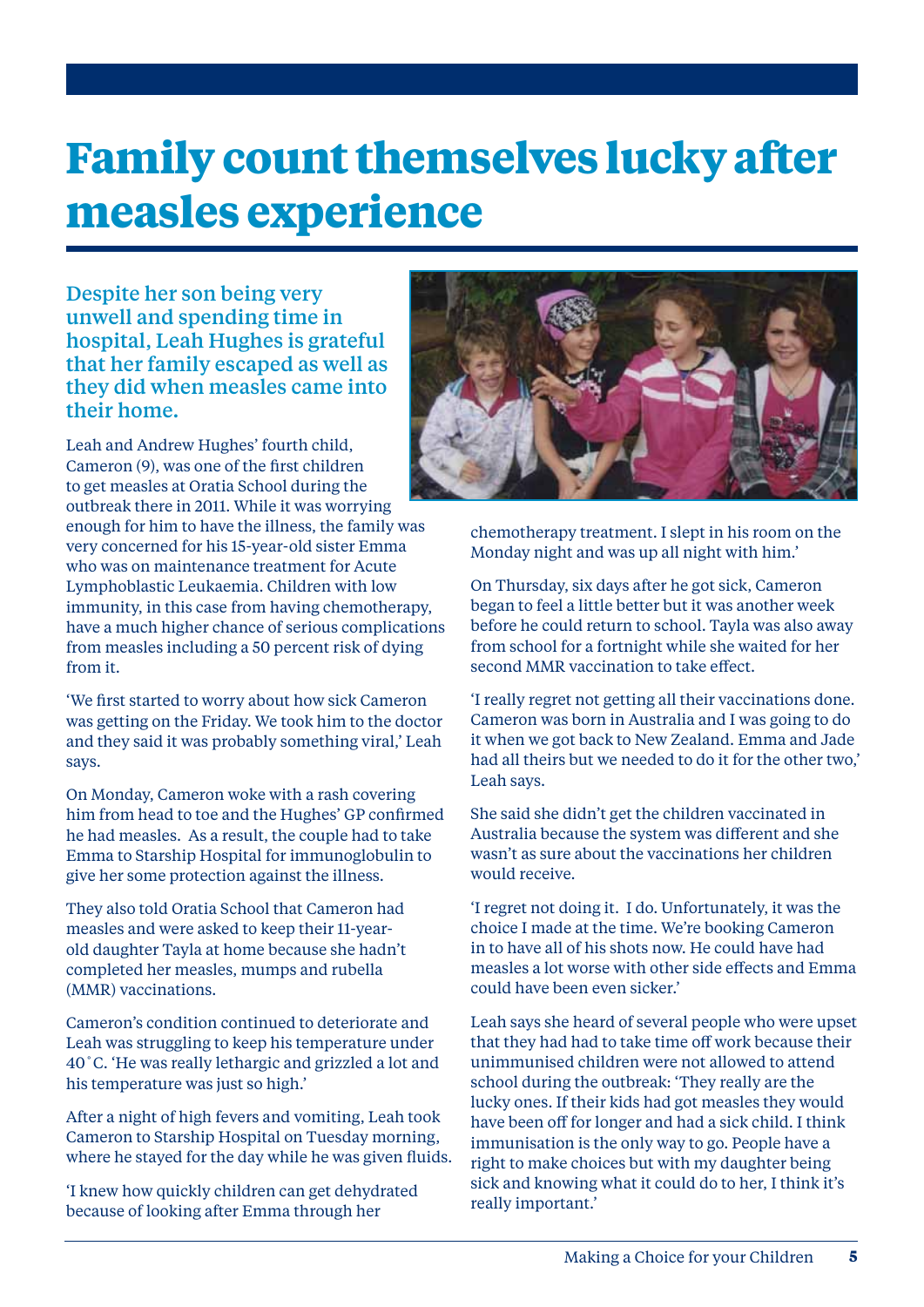#### **Get immunised and eliminate measles**

Auckland Medical Officer of Health Richard Hoskins spent most of 2011 trying to stamp out measles from his community, after two separate outbreaks made more than 595 people ill in Auckland and many other parts of New Zealand.

Auckland Regional Public Health Service team members, including Dr Hoskins, worked many thousands of hours tracing the contacts of sick people to reduce the spread of the illness.

As well as finding and isolating any new cases, they were looking for any vulnerable contacts, such as children with cancer, who would be more likely to get seriously ill and need special care.

At times during the outbreaks, parents also had to be asked to keep unimmunised children at home to stop them from spreading the disease if they got sick.

So much work for something that Dr Hoskins says wouldn't have happened if there was a higher rate of immunisation in New Zealand.

'Our immunisation rate for babies is getting better but it's not high enough overall and there is a whole generation of adults where it was far too low. The problem is that there are still enough people who are not immune for measles to really take hold like it did last year.

'In the first outbreak in 2011, a child came back from the UK and went to a school where about 70 parents had elected not to immunise their children.'

Six children and one adult, all of whom had not been immunised, were infected by the first child and the outbreak was under way, with more than 30 new cases of measles in the worst week.

'At the end of the day we have had hundreds of people who didn't need such a significant illness and all the other things it entails – lost days at school, weeks away from work, not being able to go to the school ball . . .' Dr Hoskins says.

'On top of that, there are all the unimmunised children who were not able to go to school and the parents that had to stay home from work to look after them.'

While measles can be a mild to moderate illness for most people, the Auckland Regional Public Health Service team don't regret the many hours



they have spent reducing its spread.

'Most people make a full recovery from it but not everyone does and we don't need it wrecking even a few lives,' Dr Hoskins said.

When he was a medical student in the 1970s and 1980s Dr Hoskins remembers visiting a psychopaedic hospital that included patients who were permanently brain damaged from measles.

'One of our biggest problems is that as a society we don't have a collective memory of measles. You often hear people saying, "I got measles as a kid and it didn't hurt me," but most of us born before 1969 had measles before we were five and don't remember what it was like. And it's so long ago that many of our parents don't either.

'No one in New Zealand has died of measles since 1991 but if outbreaks such as those in 2011 continue to occur it is only a matter of time before it happens again.'

Several people in Auckland spent relatively long periods of time in hospital in the 2011 outbreaks, with many more visiting hospitals and after-hours clinics to be checked and rehydrated.

'All of our measles cases in recent years can be traced back overseas. The next cases will come in that way too,' Dr Hoskins says.

'The best thing we can do is to eliminate measles from New Zealand and the globe through immunisation, just as we did with smallpox. If anyone wasn't vaccinated as a baby and they were born after 1969, it's free and never too late.'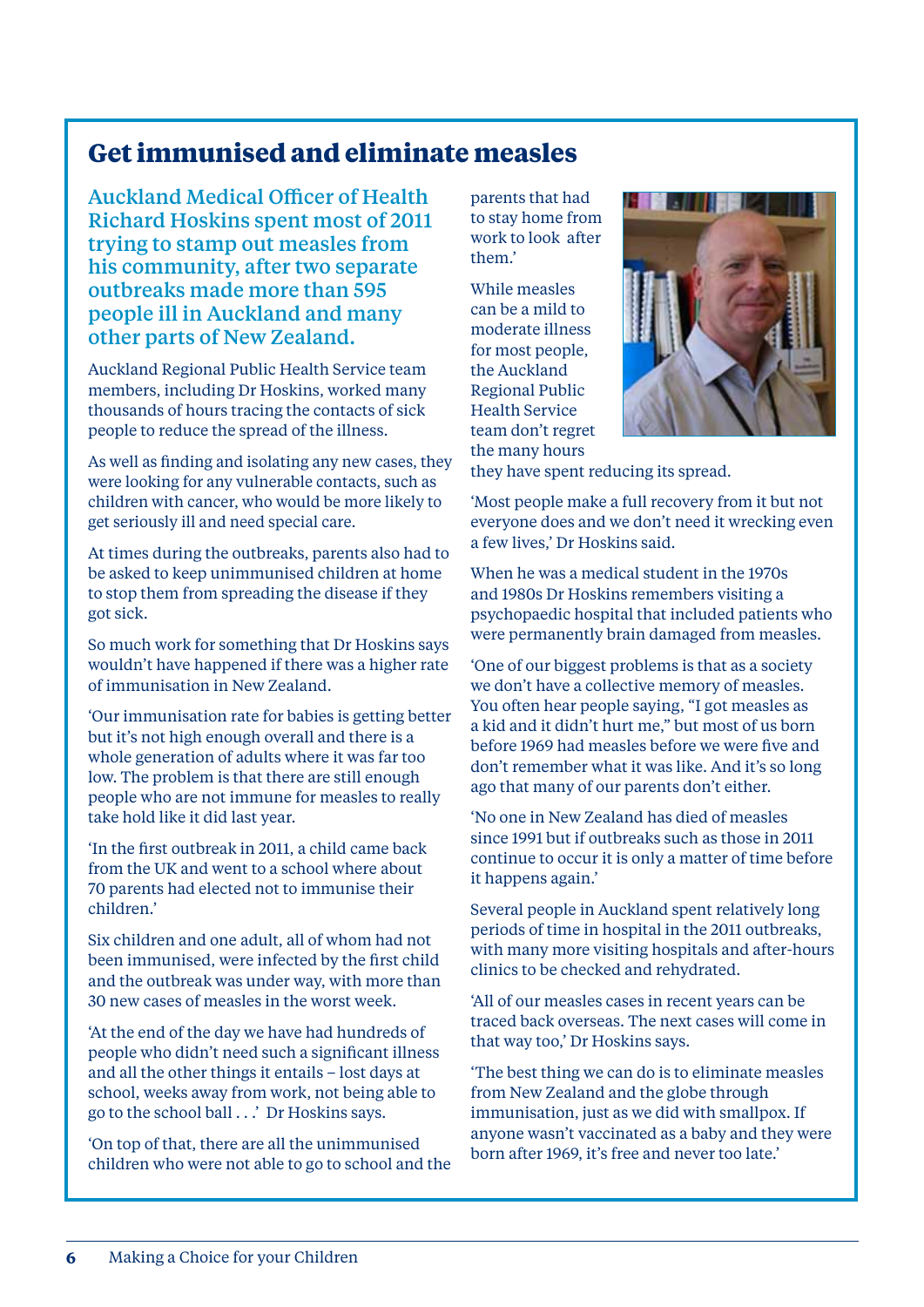### **Measles scare prompts immunisation rethink**

Ally Edwards-Lasenby says driving across Hamilton to Waikato Hospital, with her son seriously ill with measles, was the most frightening car trip of her life.

'We'd been at the doctor's surgery and they were so concerned about the way Cameron was looking they told me to drive him to hospital because it would be quicker than getting an ambulance,' she says.

'Cam was very, very sick. I didn't realise you could even get that sick from measles. He had almost every possible symptom that could be related to it – runny nose, cough, temperature, white spots inside the mouth, conjunctivitis and a head-to-toe rash.'

In the four days since he had become unwell, Cameron (13 ½) had developed a full body rash, had stopped eating and drinking and was so unwell when he got to Waikato Hospital that medical staff struggled to give him intravenous fluids as his veins were collapsing.

'I saw my big 13 ½ year old, who's taller than me, slowly disintegrating before my eyes and wasn't able to do anything. I thought "this happens to other people not my baby". I just didn't realise that measles could do that,' Ally says.

Cameron was kept in isolation at the hospital to protect other children and after three days of 'fantastic nursing care' was able to go home. It was another four or five days before he started eating again and, despite being on antibiotics, then developed a cough and chest infection.

A month after he became sick, Cameron was able to return to school but struggled for some time with full days. When this story was written it had been three months since Cameron had become unwell and he had still not regained the seven kilos he had

fortunate that he was so strong and healthy before he got sick,' Ally says. Ally had decided not to have Cameron immunised against

lost while he was ill. 'It is really

measles, mumps and rubella when he was a baby because she thought the vaccination could increase the chance of him having autism.

'I made an informed decision based on the information I had at the time but the research has been proven to be invalid. I should

have gone back to check it but I never followed up,' she says.

Because of Cameron and other Te Awamutu College students getting measles in 2011, she says her GP contacted all of the parents in his practice that had made the same decision as her and many of them had decided to immunise their children.

'By sharing our experience with people I hope I can create an awareness of the importance of immunisation. I wouldn't hesitate given what we have been through.'

Cameron's illness prompted Ally to quickly have her second son Paul (14 ½) vaccinated with his second MMR immunisation. A niece was also brought up to date with her immunisations, along with some of the boys' friends.

'Because I am an early childhood teacher I had to be tested to see if I was immune or I could have placed other families in jeopardy. Luckily I was immune but Cameron's Dad couldn't visit him in hospital because we didn't know about his immunity,' Ally says.

'We also contacted everyone Cam had been in touch with and as far as we know he didn't pass it on.'

Although Cameron is now immune to measles, he is still having all of his vaccinations, including MMR to protect him from mumps and rubella. 'After all this, we don't want him having those too,' Ally says.



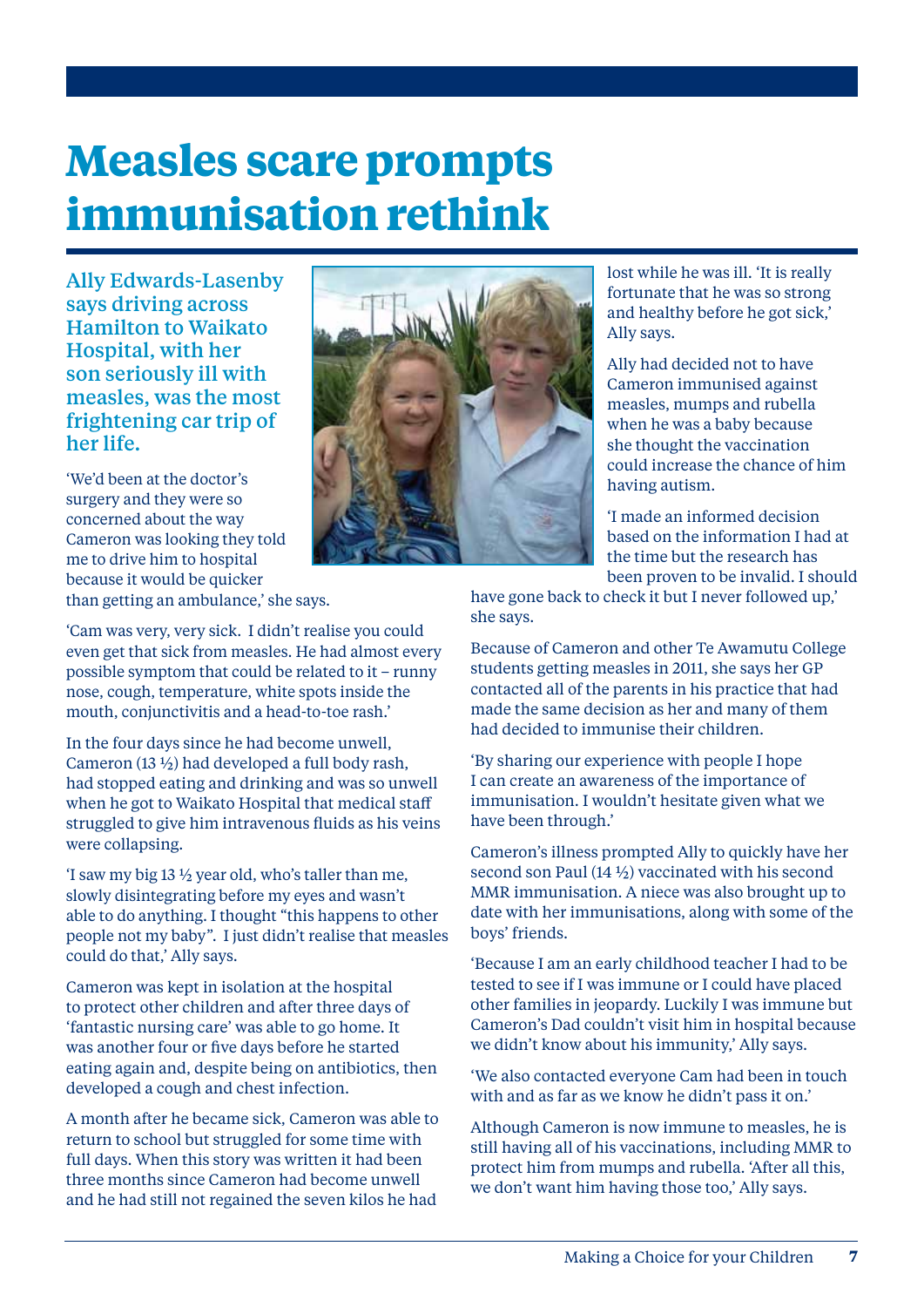## **Measles like 'flu on crack' student says**

#### Nineteen-year-old Felicity Lyme says having measles was like having food poisoning and every other illness she had experienced rolled into one.

'It was like flu on crack. I felt terrible. If I wanted things I couldn't move and had to get help; I was having hallucinations and every bone in my body hurt,' she says.

Felicity caught measles from her Auckland-based brother Jacob when he visited his family in Wellington during one of the Auckland measles outbreaks in 2011.

No-one initially suspected that Jacob, and later Felicity, had measles as both of them had been vaccinated as babies during the Queensland measles outbreak in the early 1990s.

Up to 95 percent of people are protected against measles once fully immunised but because it is not 100 percent, there are some rare cases when immunised people can get the disease.

Between them Felicity and her brother unwittingly exposed others to measles on four planes, at university, at a university hall of residence and at their workplaces.

'At my work they sent everyone home who couldn't prove they were immunised and all of the students in my lectures had to be told that I had measles,' Felicity says.

'Some people at work complained about having to go home but perhaps they should have been immunised. Mine failed but that's not normal. It's not enforced here but I think everyone should be immunised,' Felicity says.

While Jacob was sick enough to spend a night in Auckland Hospital, measles hit Felicity even harder. She says she first felt 'fluish' when she was driving Jacob to the airport but decided to go ahead with a planned trip to see friends at Otago University.

Over the next few days she became increasingly unwell until, after returning home to Wellington, she woke one morning covered in a rash.



'I had been checking on her through the night and she was extremely ill with a high fever,' her mother Camilla Bourne says. 'I put her in the car and rushed her into hospital thinking it was either measles or meningitis.'

Felicity says she was having difficulty breathing, her neck was aching, she had koplik spots in her mouth (the telltale sign of measles) and she was having so much difficulty swallowing she couldn't drink anything.

'I was hallucinating a lot and didn't know where I was. They were terrifying hallucinations about dying or being crushed. I felt like something was constantly on my chest,' she says.

At one point Camilla called Felicity's grandfather, who is a doctor, to tell him that Felicity might need to be intubated or artificially assisted to breathe and he warned her that Felicity might not recover. 'It was really frightening. I hadn't realised that measles could be life threatening,' Camilla says.

Even after she improved a little, Felicity had difficulty seeing, which meant she couldn't read or watch TV. 'I had thought after a few days I'd be better but unlike the flu or a cold, I didn't know when I would be ok. I couldn't even get up to go to the bathroom by myself. I was utterly dependent, completely useless.'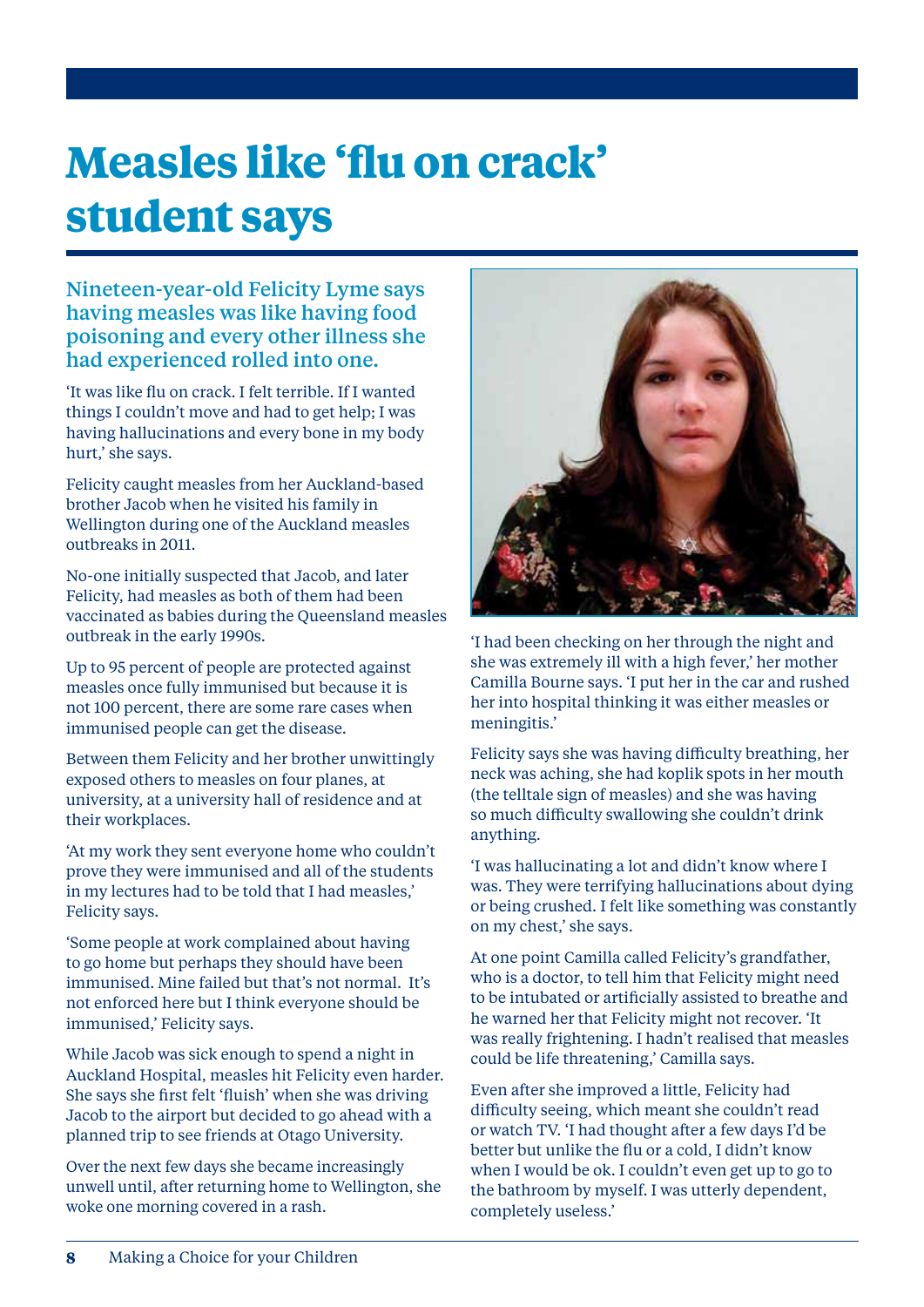After three days in hospital Felicity's temperature, which had been around 41˚C, stabilised and she convinced hospital staff to let her go home.

'The nurses at Wellington Hospital were great, absolutely wonderful. I don't think there is a hospital in the world that could have done better,' she says.

At the time of writing it had been three months since Felicity had measles but her lowered immunity meant she had developed a tooth infection soon after leaving hospital and she had been sick with a number of viruses. She had managed to keep up with her studies but said she still didn't feel like her usual self. 'Measles really is the most horrible thing,' she says.

#### **Immunisation choice has far-reaching consequences**

During the measles outbreak at Christchurch Boys' High School in 2009, a number of distraught parents called Canterbury Medical Officer of Health Dr Ramon Pink asking why their unimmunised children had been prevented from attending school.

The answer was simple. Unimmunised children can increase the spread of measles by getting it themselves and passing it to others.

If they are kept away from school and other public places during a measles outbreak they and the wider community are safer.

While he accepts that it is a civil liberty to choose not to immunise your child, Dr Pink says that there can be serious consequences from that decision.

Along with the potential to get measles and experience some of the major side effects of the disease, being unimmunised during a measles outbreak can mean lengthy periods away from school for the child and hardship for parents who need to work.

'One student during the Christchurch Boys' High School outbreak was off school about nine weeks, causing great distress to his mother, who hadn't appreciated the downstream effects of not having him immunised,' Dr Pink says.

'Living in a developed western nation, there is a false sense of security in thinking that whatever we decide, health services will be

there to take care of the consequences. Measles is a serious illness that, no matter what we do, can sometimes have serious complications including pneumonia, ear infections that lead to hearing loss, brain damage and even death,' he says.

'Because we haven't

seen the impact of a measles epidemic since the 1990s, when some people were left with lifelong disabilities and others died from it, many of us seem to have forgotten how devastating it can be.'

Dr Pink's answer to getting all children protected from measles and other vaccine preventable diseases is to ensure accurate information about the importance of immunisation reaches across generations from grandparents to new parents.

One piece of false information that he thinks still needs to be fully dispelled is a false claim of a link between the measles, mumps and rubella (MMR) vaccine and autism.

'This paper was thoroughly discredited but there are a number of older children and teens that remain unimmunised as a result of it.

'Vaccination is as important to a long and healthy life as exercise and good nutrition,' he says.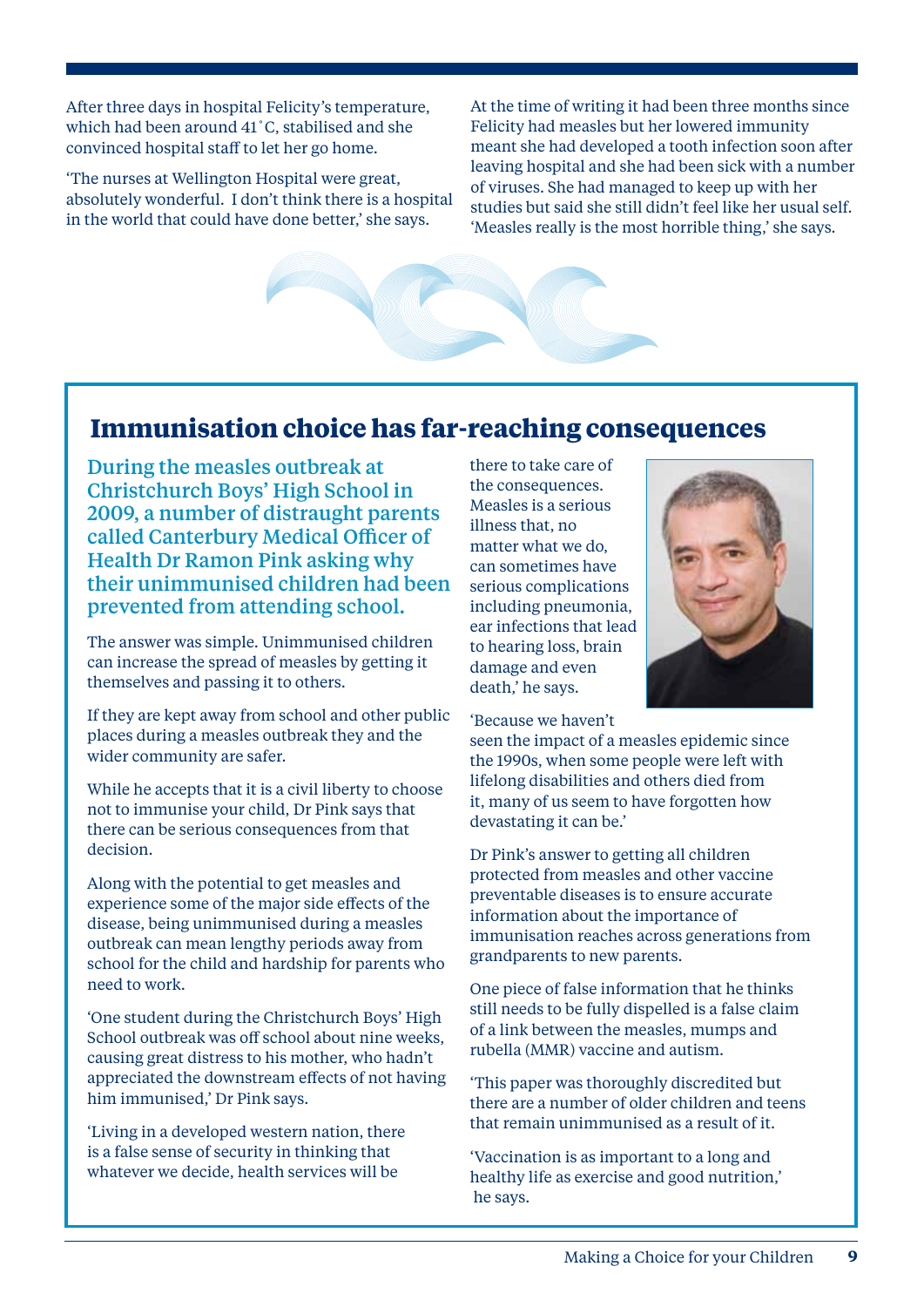### **Measles takes toll on top athlete**

#### When Paula Sullivan's son Tom\* was a baby, she and the people she socialised with didn't place a high value on immunisation.

'It just wasn't the cool thing to do. Some people thought it was better for babies to get illnesses and build up their immunity that way. We read up on it and thought we'd do it later but just got caught up in life and never did,' Paula says.

Sixteen years later in 2009, Tom, a top athlete, caught pandemic H1N1 influenza and then measles during an outbreak among his classmates at Christchurch Boys' High School.

'He was just about to go to New Caledonia on a French exchange when he got the flu,' Paula says. 'He had this terrible cough and then developed a rash. My husband and I looked up the rash on the internet and realised he had measles.'

Paula and Chris Sullivan quickly arranged for Tom to see their GP. Tom had a blood test and it was later confirmed he had measles. They also contacted a local medical officer of health because they knew people Tom had been in contact with would need to be warned.

Tom's brother William (9) and sister Emma (18), who were also unimmunised, were given emergency immunoglobulin to prevent them from getting sick and they were not allowed to attend school or university for two weeks to avoid the possibility of them spreading measles.

Meanwhile, Tom's condition continued to deteriorate. His fever became hard to control, 'his pulse rate was enormous', he was vomiting regularly and was in pain, Paula says.

'My big 16-year-old asked if I could sleep on the couch in his room because he just felt so bad. That night was very frightening. We just couldn't keep his fever down and he was moaning in his sleep.'

After a second night of no sleep and Tom's fever still high, Paula took him to Christchurch's 24-hour after hours surgery to see if they could help him. He spent the day at the surgery receiving intravenous fluids and by about 6 pm had recovered enough to go home.

'One of the few things he said to me in those days was that we had to sponsor a child to help them get immunised because he didn't think anyone should have to go through this,' Paula says.

It was four days before Tom's condition began to improve and it took another two weeks before he could get back to school. Pandemic H1N1 influenza and the measles had, however, taken a toll on his fitness, he had an ongoing cough and he lost his place in his sports team.

Paula says it was impossible for him to keep up his intense training because of his cough and general tiredness.

It took him another six months to fully recover, finding all aspects of life harder than before he became sick. By the end of the year he had decided that he had reached his peak in his sport and would drop back a level.

'Having the measles was just such an assault on his system. It was just the most frightening, alarming thing. Not having the children immunised was the most foolish decision. It could have cost us our son's life,' Paula says.

'I really wondered if he was ever going to be well again. It was really scary, with so much guilt about the decision we had made.'

The Sullivan family is now up to date with their immunisations. Tom is in year 13, has recovered his health and is looking forward to life after secondary school.

\* The family interviewed for this story asked that their names be changed to protect their privacy.